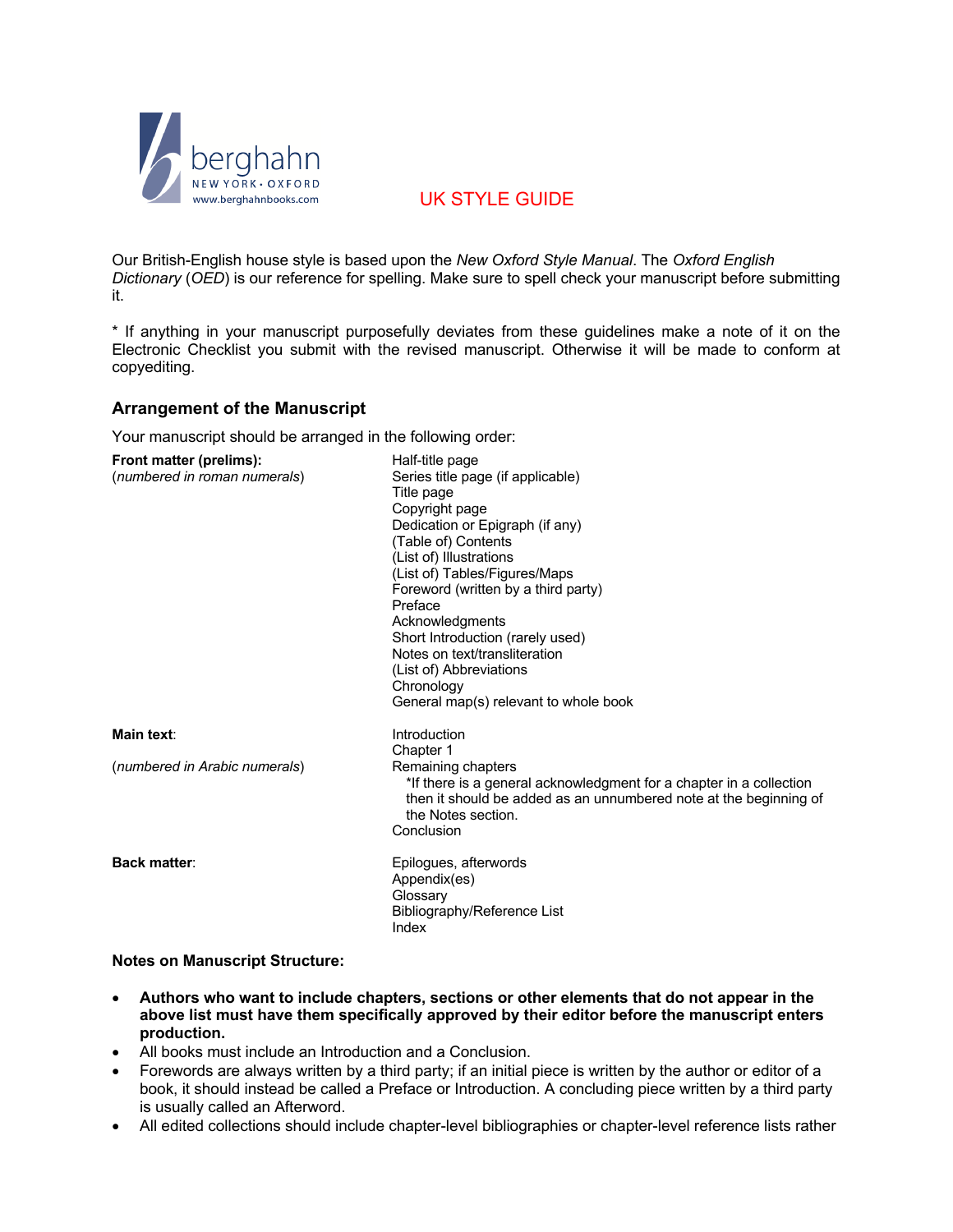than having one bibliography at the end of the volume. Chapters in edited collections should also include an author bio (50–100 words) at the end of each chapter. If an author is responsible for multiple chapters, a bio should appear at the end of each.

• If the book is divided into parts, Part I should always begin before Chapter 1.

## **Headings**

- Do not use all capital letters or small capital letters for headings.
- Use title case formatting for headings.
- Differentiate levels of headings using bold and italic treatments.
- Don't capitalize articles (a, an, the), coordinate conjunctions (and, but, or, for, nor) and prepositions (through, against, between, without, since, etc.). However, pronouns (she, it) and short verb forms (be, is, was) *should* be capitalized.
- Don't use numbers or letters to distinguish headings.
- Don't use superscript reference numbers in a heading, find a place for it within the paragraph.

## **Paragraphing**

- Don't indent paragraphs that immediately follow a heading**.**
- Do indicate whether paragraphs following blocked extracts should be indented (as a new paragraph) or not (if it is a continuation of the paragraph before the quote).
- Don't leave additional spaces between paragraphs.

## **Cross-References**

- In-text cross-references should consist only of a chapter number or a subhead title.
- If cross-referencing notes within the note section, please ensure that note numbers have not been changed and that the correct notes are being referenced.

## **Punctuation**

Punctuation following an italic or bold word or title should not also be italic or bold; set it in roman (plain) type instead: 'He likes to pretend he's read *Middlemarch*!'; 'The letters *x*, *y*, and *z* are frequently used to represent abstract entities'; 'The last recorded sighting of the dodo (*Raphus cucullatus*) was in 1662'. The exception is punctuation that belongs to a title.

#### *COLONS*

- A dash should *never* follow a colon that introduces a list or other displayed material.
- Colons should not be followed by capital letters.

#### *COMMAS*

 A comma should consistently be omitted before the final 'and' (i.e. red, white and blue) in lists of three or more items. In situations where the sentence is particularly complex, it may be permitted for clarity. This also applies to lists of authors' names in the reference section.

 The abbreviation et al. is not normally preceded by a comma: Robert Johnson et al. (eds). However, when the name is inverted in bibliographical style, then a comma follows the first name: Johnson, Robert, et al. (eds).

## *EXCLAMATION POINTS*

As a general rule, it is best to avoid the use of exclamation points in scholarly writing. When exclamation points appear in quoted material, we advise that you use your discretion, replacing the exclamation mark with the expression [*sic*] when the use of such punctuation serves as a means of editorial protest.

## **Spelling**

- *The Oxford English Dictionary* is our arbiter for British-English spelling.
- In accordance with the *New Oxford Style Manual*, we use the 'z' spelling for all words ending in 'ize',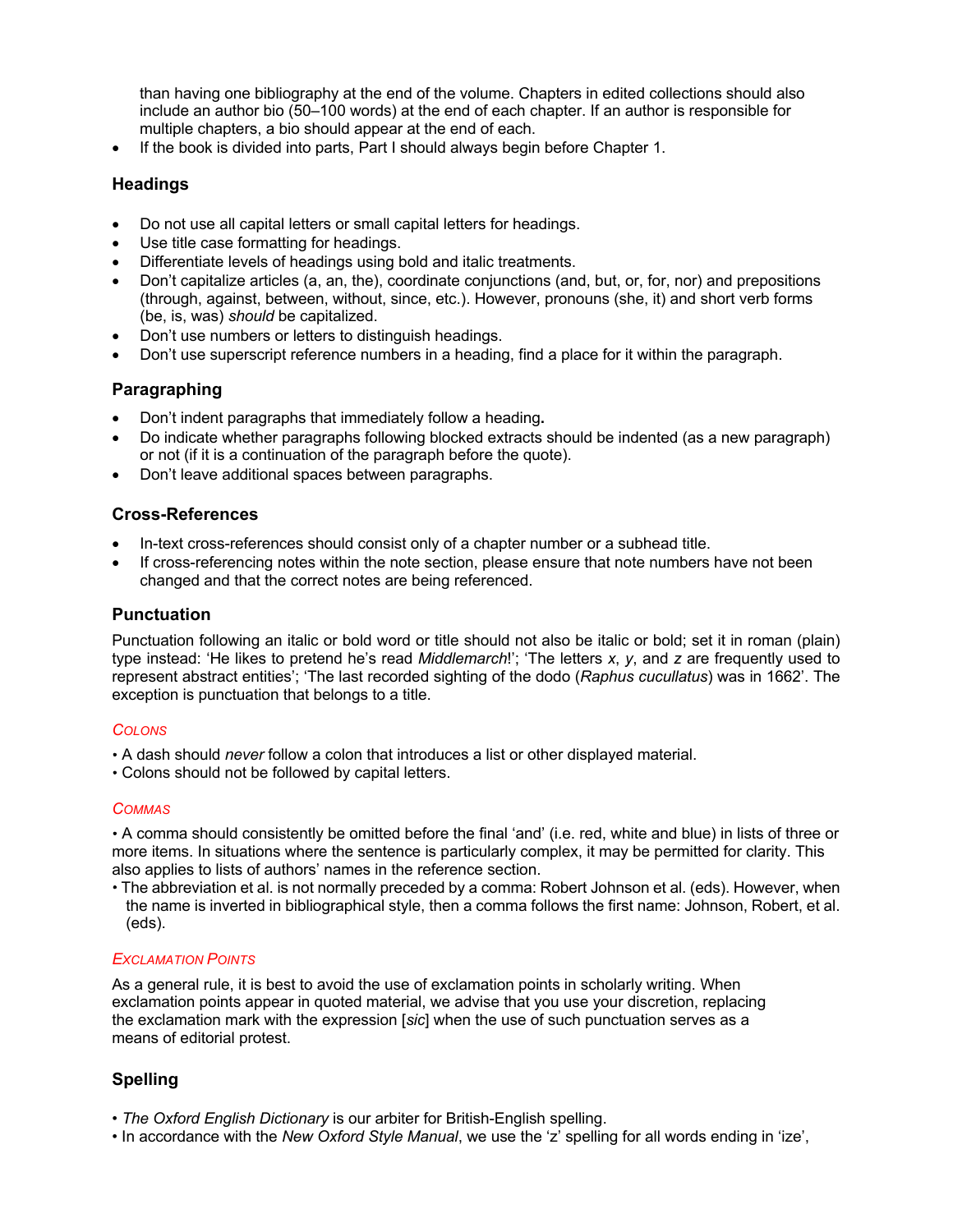'ization' (organize, organization). However, words such as 'analyse' and 'paralyse' should be spelt 'yse'.

• Ensure that British-English variants of words such as defence, labour, travelled, towards, sceptic, etc. are used.

• Avoid the use of contractions (e.g. won't, can't, didn't).

• Look out for words with alternative spellings and apply the same version throughout the volume. This is particularly important for editors of collected volumes.

• Alternative spellings in quoted material and book and article titles should not be changed except where capitalization is required. The copyeditor will not have the time to check the spelling of titles, so please ensure their accuracy.

## **Capitalization**

 Use initial capitals for North, South, East, West when designating political usage; for example, South West Africa, Western capitalism, the South (US); but use lowercase when a simple, geographical distinction is intended; for example, the south of Scotland, southern Indiana, western winds.

 Use the state, the church, *but* Washington State, the Roman Catholic Church, the Church of England. (The State, the Church should be used when referring back to specified entities after the first instance.)

Parliament, *but* parliamentary behaviour, parliamentarians.

 Geographical and historical periods (Iron Age, Carboniferous Era, Dark Ages) and wars (First World War) are usually capitalized.

 We prefer the terms First World War and Second World War, rather than the World War I or World War II.

 Political parties (Communist Party, Democratic Party) use capitals, as do the philosophies (Socialist, Capitalist), but economic or political systems (in general) are lowercase: communism, capitalism, social democracy.

 The word Indigenous should be capitalized when referring to a defined individual or group, or an aspect of a specified culture. It is lowercase when used generically ('the study of indigenous cultures worldwide') or with reference to nonhuman entities ('indigenous flora and fauna').

## **Hyphenation**

- In general, we prefer that compound words are closed up.
- Words with prefixes should be spelled as follows: coauthor, interrelated, nonviolent, postmodern.
- The hyphen should be retained if the second word begins with a capital letter or number: non-American, post-1950.
- A notable exception to the above rule is 'antisemitism', which should always be closed-up and all lowercase (this is on the recommendation of the United States Holocaust Memorial Museum and the International Holocaust Remembrance Alliance).
- Hyphens should be used to eliminate any possible confusion in meaning or pronunciation: re-create.
- Hyphens should be used to avoid a double letter: re-edit.
- Compound adjectives are generally hyphenated before a noun: nineteenth-century art, well-known composer.
- A compound adjective with an '-ly' adverb is *not* hyphenated: deeply involved groups.
- In headings both words should be capitalised if they can both stand alone: Twentieth-Century Literature, Tool-Maker).
- Otherwise the second word should be lower-case: Ethno-political Policies.

## **Italics**

Use italics for emphasis sparingly. It is usually possible to make your point without special emphasis.

DO NOT use italics for the following:

- quotes, unless for emphasis
- the scholarly Latin words and abbreviations ibid., idem, e.g., i.e., cf., viz., ca.. The only exception is the word [*sic*], which is always italicized and appears in brackets
- commonly used foreign words found in a standard English dictionary, such as 'et al.', 'a priori', 'corpus', and 'raison d'être'
- titles of articles, chapters, short stories. Use roman and quotes for these
- the possessive or plural *s* following an italicized word, 'the *Discovery*'s home port'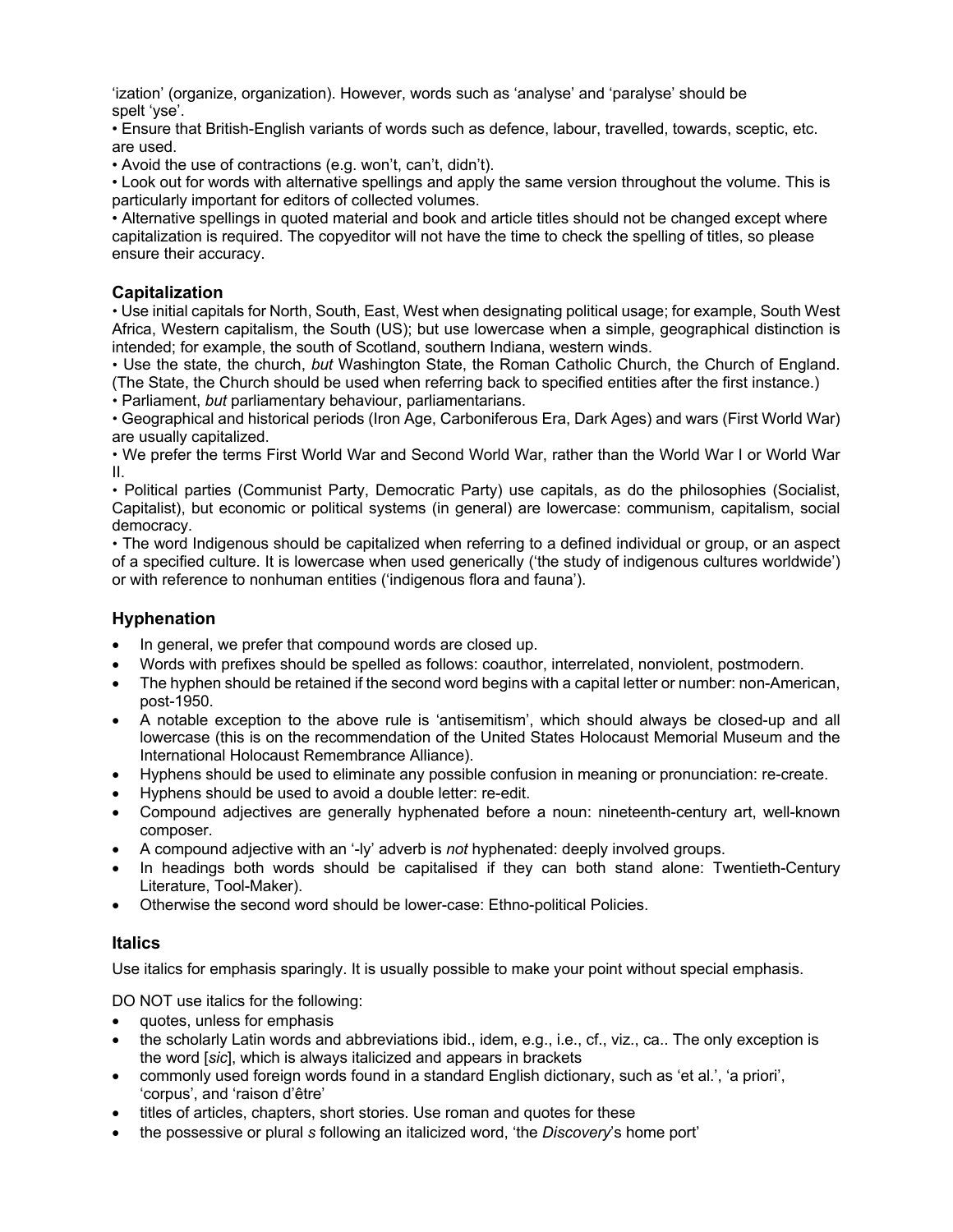• proper nouns, such as the names of political parties, institutions or governmental agencies, even when they are in a foreign language. Set them in roman (plain) type

## **Numbers and Measurements**

- In general, use words for whole numbers from one to ninety-nine (except for a series of quantities) and for any numbers followed by hundred, thousand, million, and so forth. Use figures for other numbers. In a series, all numbers should either be in figures or should be spelled out for consistency.
- In contexts with many numbers, especially large ones, it is acceptable to use figures to avoid a thick cluster of spelled-out numbers.
- Round numbers are usually spelled out, but very large numbers followed by million or billion may be expressed in figures: two thousand years of history but 4.5 billion years.
- Where there is a series of round millions, 2m can be used. With a £ or \$ sign 2 million is acceptable.
- If two series of quantities are being dealt with, it may be clearer to use words for one and figures for the other: 'Ten wards each had 16 beds, while fifteen others had as many as 30'.
- If the first word in a sentence is a number, it should either be spelled out or the sentence should be rewritten: e.g. 'The year 1968 was ...' rather than '1968 was ...'
- Hyphenate spelled-out numbers: twenty-nine, two-thirds, but use figures to avoid too many hyphens, e.g. 62-year-old woman.
- Always use a comma in thousands and larger numbers: 6,580 and 834,345,736.
- Figures, not words, must be used before abbreviations: 5 kg, 6 km.
- Figures are always used in percentages, except when starting a sentence.
- Write 0.5, not .5.
- Make it clear whether it is a British or American billion (UK: million million; US: thousand million).
- Use figures for chapter numbers: e.g. chapter 5, *not* chapter five.

## **Dates**

- The sequence for a date should be **day-month-year**: 2 December 1964 (no commas), or simply 2 December, if the year is not necessary
- Spell out century numbers: 'the fourteenth century' and hyphenate the adjectival form: 'fourteenth-century wars'. The word 'mid' always take a hyphen when preceding a date, whether used adjectivally or not: 'the mid-1990s', 'the mid-twentieth century', 'mid-twentieth-century history'. Early and late are not hyphenated: 'late nineteenth-century jug'.
- Pairs of dates: 1970–71, 1972–73, 1915–18, but 1809–1903. (BC dates cannot be elided.)
- Decades should be 1930s (no apostrophe), *not* 1930's, 1930ies or thirties (but 'the thirties' should be used when referring to the aura of the times and not just the era).
- In text, use 'from 1924 to 1928' *not* 'from 1924–28'; and 'between 1924 and 1928' not 'between 1924– 28'; '8 September to 19 January' is better than '18 September – 19 January'.

## **Number Ranges**

The preferred style for number ranges is as follows:

| If the first<br>number is                                                         | then for the second<br>number                        | <b>Examples</b>                         |
|-----------------------------------------------------------------------------------|------------------------------------------------------|-----------------------------------------|
| Less than 100                                                                     | use all digits                                       | $3 - 10, 71 - 72$                       |
| 100 to 109, or<br>any higher<br>number where<br>the last 2 digits<br>are below 10 | use changed part only,<br>omitting unneeded<br>zeros | $107 - 9$<br>208-9, 1,002-6             |
| For all other<br>numbers                                                          | Use two digits, or more<br>as needed                 | 120–25, 415–532, 1,536–<br>38.13.792-99 |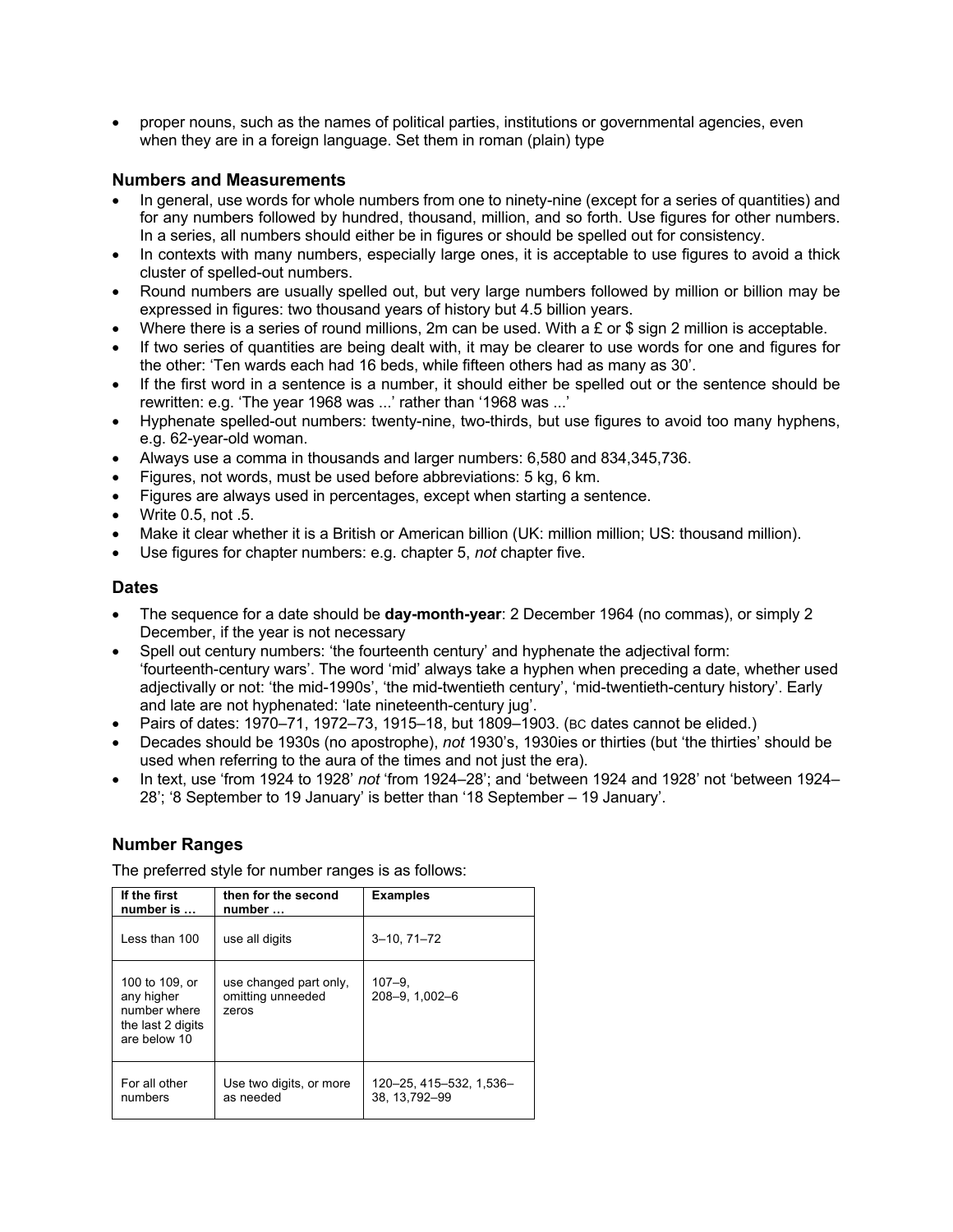## **Foreign Languages**

- Please ensure that all accents are used in the typescript.
- Foreign words or short phrases that are not commonly used in English should be *italicized* throughout*.*
- A translation should be provided for each foreign term on first reference (in parentheses following).
- Words frequently used in scholarly discourse (*Sonderweg* or *Bürgertum*, for example) need not be translated.
- Words that have become familiar in English (e.g. catharsis, habeas corpus, croissant) should not be italicized. If it appears in the *O.E.D.* then it does not need to be italicized.

### *FRENCH*

 Spell out Saint or Sainte. Use cedillas in 'garçon' and so forth. Accents on capital letters should be omitted.

### *GERMAN*

All nouns are capitalized. Please retain all umlauts and ß, especially those in proper names.

### *PROPER (PERSONAL AND PLACE) NAMES*

 The names of foreign persons, places, institutions, buildings and so forth should *not* be italicized in the main text.

 Use 'United States' rather than America where possible, unless the entire continent is referred to, in which case use North America. The abbreviation US can be used as an adjective.

 Use '(Great) Britain' only when you mean England, Scotland and Wales; 'United Kingdom' for (Great) Britain and Northern Ireland; 'British Isles' for the United Kingdom and the Irish Republic.

Holland is, strictly speaking, only two provinces of the Netherlands.

 Use contemporary names rather than older forms: for example, 'Leningrad' rather than 'St Petersburg' for a book about the Cold War.

 Anglicize place names, including in the bibliography: for example, 'Munich' not 'München'; 'Vienna' not 'Wien'; 'Marseilles' not 'Marseille'. However, 'Braunschweig' should be retained.

 Be consistent when referring to foreign names where variation is possible, for example 'Franz Joseph' and 'Franz Josef', 'Kaiser Wilhelm II' and 'William II'. Note that you should always use 'Habsburg' and *not* 'Hapsburg'.

#### *TRANSLATIONS*

 If it is important to provide the text of a quotation in a foreign language, a translation should also be supplied. Preferably, the translation should appear in the body of the text, with the original passage and source cited in a note. However, do avoid excessive numbers of notes containing foreign-language quotations. Try to be selective, and give the original only where it is of particular relevance and not too long.

#### *TRANSLITERATION*

 Words and phrases from languages that do not use the Latin alphabet should be transliterated into it (although very short pieces of untransliterated text – i.e. a few characters or words – are permissible). We recommend that authors make use of the Library of Congress's ALA-LC Romanization Tables, available at http://www.loc.gov/catdir/cpso/roman.html.

 Please ensure that transliterated names (for example, 'Dostoevsky' or 'Scriabin') are spelled consistently throughout the manuscript. Exceptions to this can be made when citing books, articles and other sources which use older or different spellings.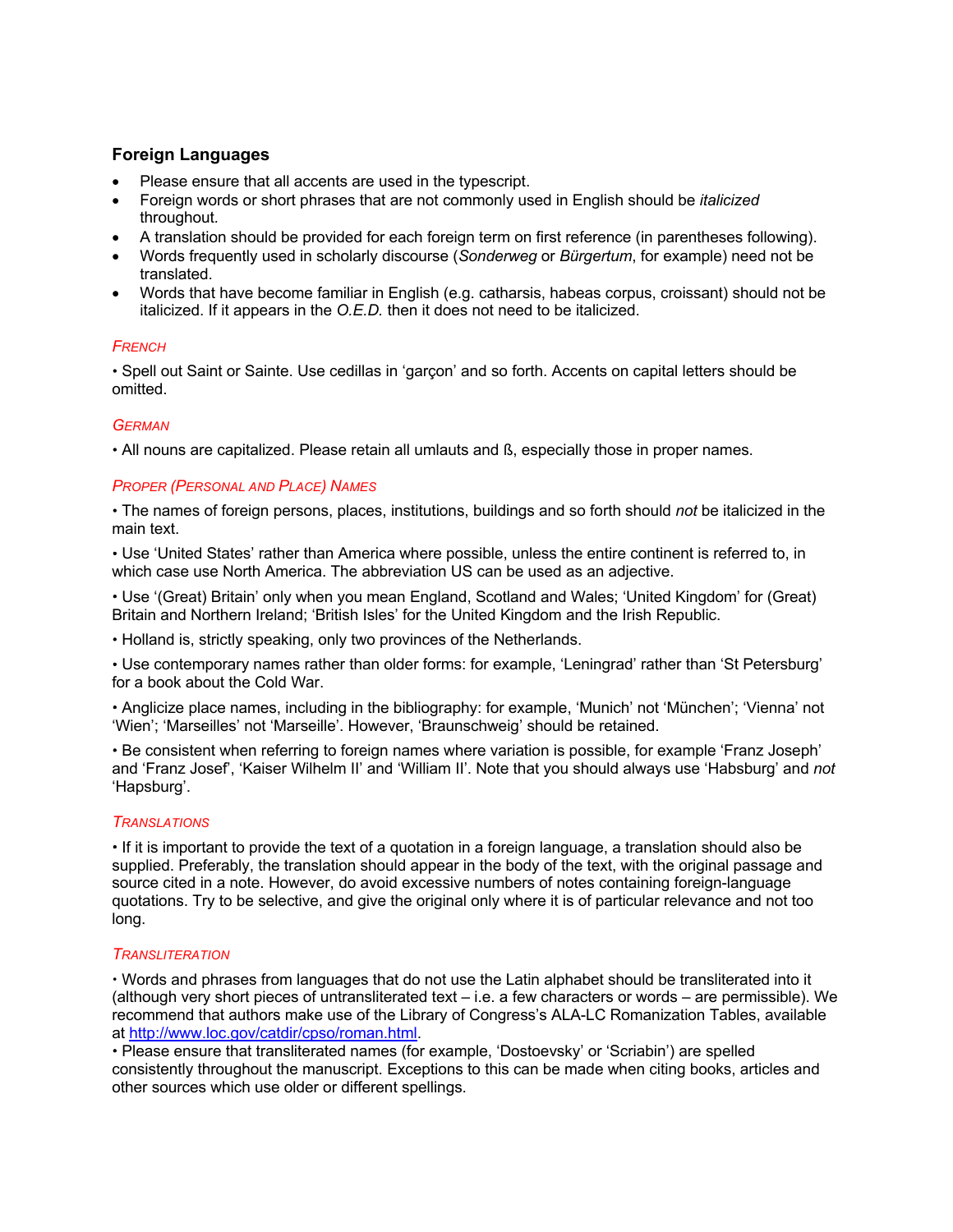# **Quotations**

- Do not use italics in quotes, unless for emphasis.
- For in-text quotations, use double quotes within single quotes for a quotation within a quotation:

He remarked, 'This charge of "fraudulent conversion" will never stick'.

 Quotations of five lines or longer (or over about sixty words) should be indented as extracts and separated from the main text by a space above and below. Within the quotation, further paragraph indentations should be made as needed to indicate the paragraphing of the original source. Such text extracts should not be set within quotation marks:

It was not normal for either servant or factory girls to receive a fixed and adequate yearly income. Since average wages only rarely exceeded the minimum necessary for existence … ill health or unemployment meant drastic cuts in wages and a dramatic deterioration in women's living standards …

… Cyclical slumps also occasioned massive redundancy, a problem that was particularly acute for waitresses and women employed in domestic trades and seasonal occupations.

 Be sure to indicate whether the line following the block extract should be indented as a new paragraph. or set flush to the left as a continuation of the paragraph containing the quotation.

A colon should introduce a quotation of more than one complete sentence.

Use square brackets for any additions made by you that are not included in the original quotation.

### *ELLIPSES*

 Omit ellipses at the beginning and end of quotations unless they are needed for sense. Use ellipses to indicate that material is missing within the quotation. Three ellipses points '…' are used to indicate an omission between sentences: Casca said: 'There was more … foolery yet …'

Ellipses should **not** be enclosed in square brackets.

## *POETRY/VERSE*

 When poetry is quoted, it is desirable to include a pdf of the printed page from which the poem is taken, as a reference for formatting.

## **Abbreviations and Contractions**

 If numerous abbreviations are used, please provide a list of them at the end of the front matter. If there is no List of Abbreviations in the manuscript, explain unusual abbreviations on their first occurrence in the typescript, for example, REM (rapid eye movement). Avoid unnecessary abbreviations.

 Do *not* use the full point after contractions, i.e. abbreviations that include the first and last letter of the word (e.g. Mr, Mrs, Dr, St, Ltd, edn, eds). The exception to this rule is 'no.' for numero.

 A full point *is* required after abbreviations, i.e. that use the first part of the word (e.g. 'ed.', 'vol.', 'seq.', although a few drop the full point, including in the international system of measurement: Mme, Mlle, m, mm, kg. **Note:** 'ibid.' and 'et al.' but 'idem' and 'passim'.

 Do *not* use full points in the abbreviation of names of countries or other acronyms: US, UK, USSR, UN, EU, NATO, AFL.

 The plural form does not take an apostrophe except in certain instances when its meaning might otherwise be confusing: NCOs but Ph.D.'s, x's, SOS's, e.m.f.'s.

## **Grammar and Language**

 'That' should be used with a restrictive clause, 'which' with a non-restrictive clause. 'That' never requires a comma, but 'which' should be set off by one preceding it. (e.g. He stopped the second car that was driven by a woman. / He stopped the second car, which was driven by a woman.)

'Since' should be changed to 'because' when its sense is ambiguous.